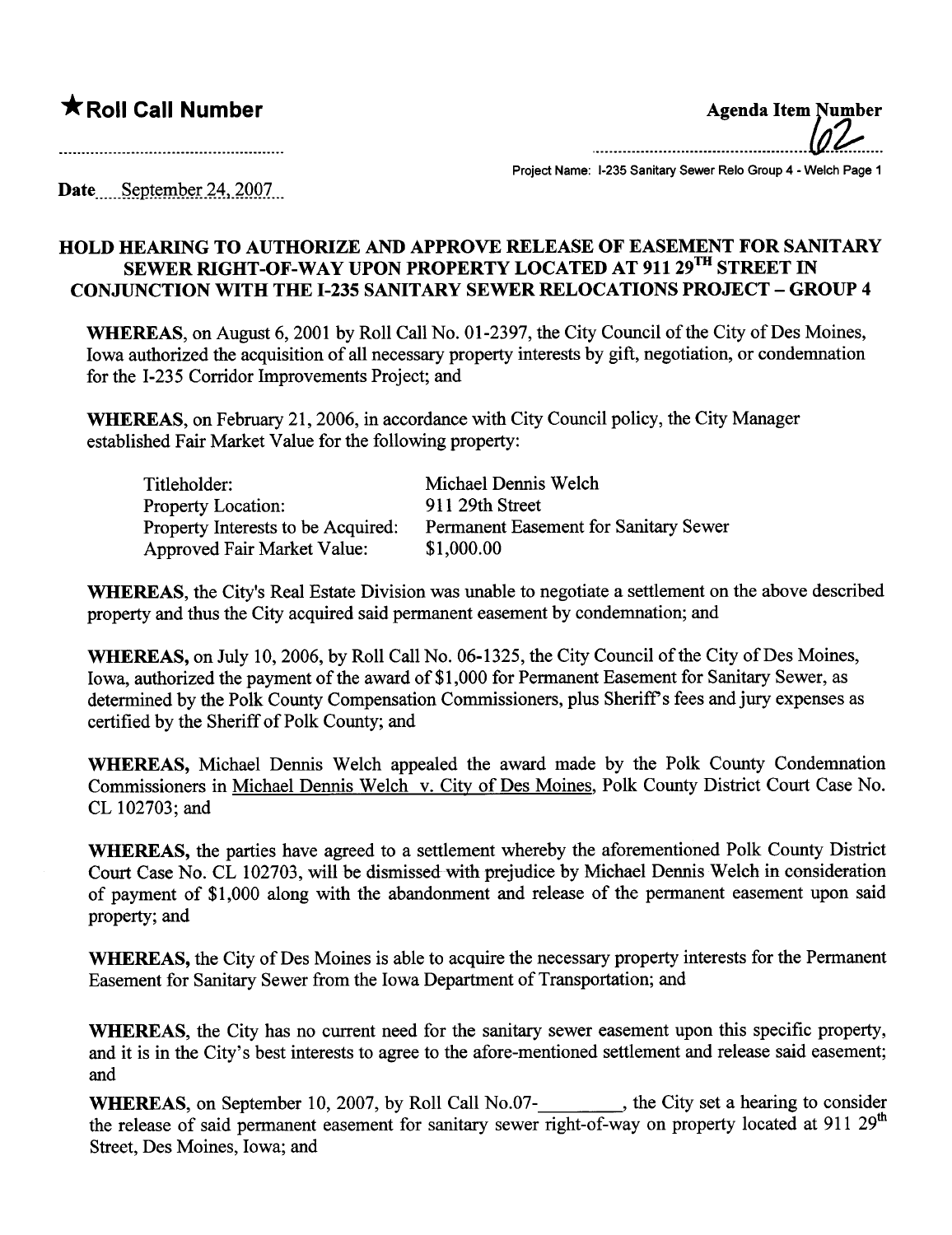$\bigstar$  Roll Call Number  $\bigstar$  Roll Call Number ......................................................lli..

Project Name: 1-235 Sanitary Sewer Relo Group 4 - Welch Page 2

Date....September 24, 2007

WHEREAS, due notice of said proposal to convey this interest in real property was given as provided by law, setting forth the time and place for hearng on said proposal; and

WHEREAS, in accordance with City Council direction, those interested in this release of easement, both for and against, have been given an opportunity to be heard with respect thereto and have presented their views to the City CounciL.

NOW, THEREFORE, BE IT RESOLVED by the City Council of the City of Des Moines, Iowa, that:

1. Upon due consideration of the facts and statements of interested persons, the objections to the proposed conveyance of this property as described below are hereby overruled and the hearing is closed.

2. There is no public need for the property interest described below and the public would not be inconvenienced by reason of the release of this Permanent Easement for Sanitary Sewer Right-of-Way specifically described as follows:

A perpetual sanitary sewer easement located in the West 145 feet of the South 60 feet of Lot Thirty-nine (39) of the Partioned Plat of Albert S. Kingman Estate in the E  $\frac{1}{2}$  of the NE  $\frac{1}{4}$  of Section 6, Township 78 North, Range 24 West of the 5<sup>th P</sup>.M., Polk County, Iowa, now included in and forming a part of the City of Des Moines, Iowa, as recorded in Book 4219 on Page 384 in the Polk County Recorder's Office. Said perpetual easement being more particularly described as follows:

The East 29.00 feet of the West 75.50 feet of the South 7.50 feet and the South 10.50 feet, except the East 29.00 feet of the West 75.50 feet of the South 10.50 feet of said Lot 39. Containing 1,440 square feet, more or less.

3. That the release of such property interest be and is hereby approved.

4. The Mayor is authorized and directed to sign the Release of Easement for Sanitary Sewer Right-Of-Way and the City Clerk is authorized and directed to attest to the Mayor's signatue.

5. The City Clerk is authorized and directed to forward the original of this Release of Easement, together with a certified copy of this resolution and of the affidavit of publication of the notice of this hearing, to the Real Estate Division of the Engineering Department for the purpose of causing said documents to be recorded.

6. The Real Estate Division Manager is authorized and directed to forward the original of the Release of Easement, together with a certified copy of ths resolution and of the affidavit of publication of the notice of this hearing, to the Polk County Recorder's Office for the purpose of causing these documents to be recorded.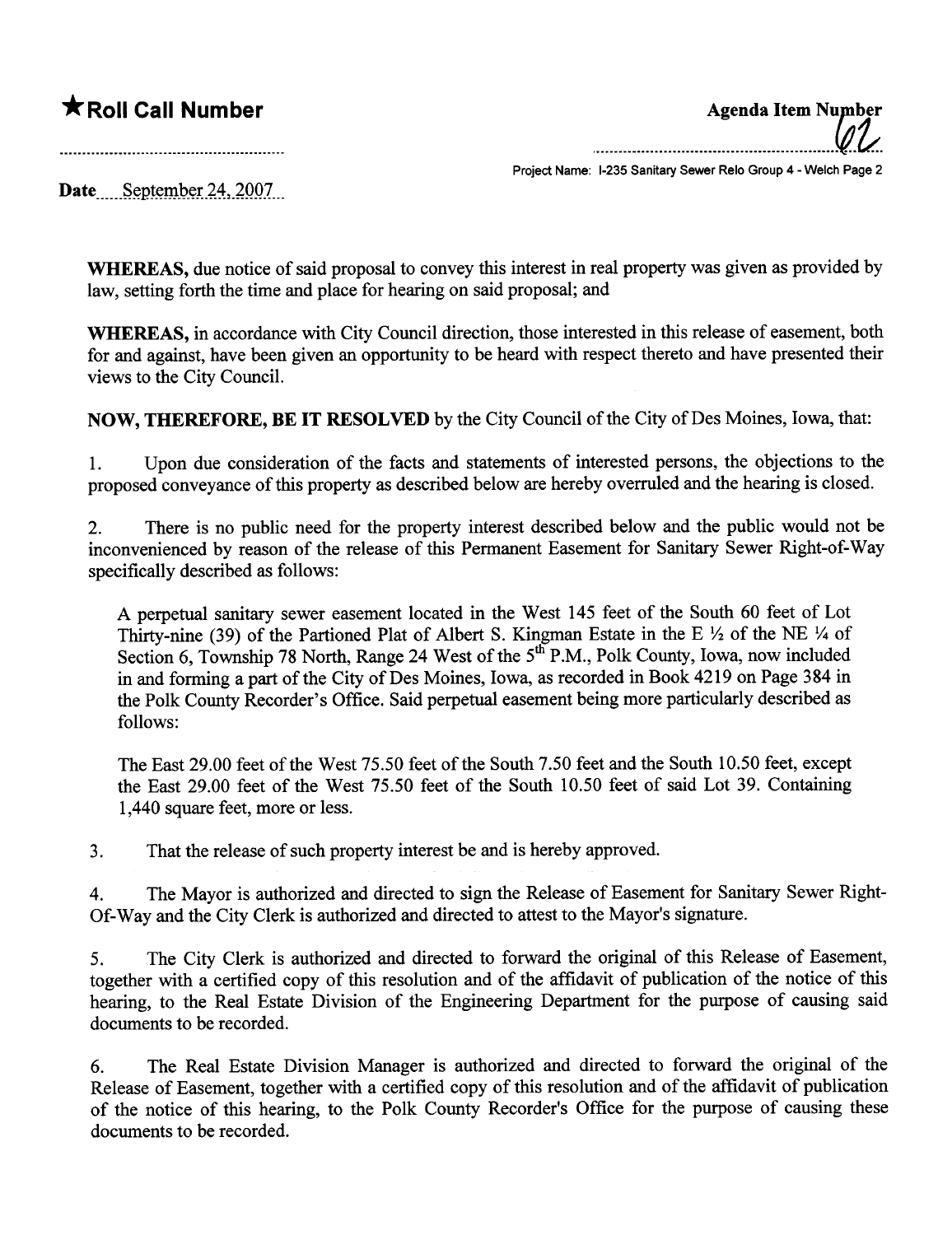## **★ Roll Call Number** Agenda Item Number

.....................................................fd.i...

Date.....September 24, 2007...

Project Name: 1-235 Sanitary Sewer Relo Group 4 - Welch Page 3

7. Upon receipt of the recorded documents back from the Polk County Recorder, the Real Estate Division Manager shall mail the original of the Release of Easement and copies of the other documents to the grantees.

Moved by to adopt.

APPROVED AS TO FORM:

Denna K. nak

**Assistant City Attorney** 

Activity ID: 32-2005-001 2007 -08 CIP, Street Improvements Page 23, I-235 Storm & Sanitary Sewer Improvements, STR197, State Loan Funds

|                       |             |             |             |                 | the control of the control of the control of the control of the control of the control of                                                                                                               |
|-----------------------|-------------|-------------|-------------|-----------------|---------------------------------------------------------------------------------------------------------------------------------------------------------------------------------------------------------|
| <b>COUNCIL ACTION</b> | <b>YEAS</b> | <b>NAYS</b> | <b>PASS</b> | <b>ABSENT</b>   | <b>CERTIFICATE</b>                                                                                                                                                                                      |
| <b>COWNIE</b>         |             |             |             |                 |                                                                                                                                                                                                         |
| <b>COLEMAN</b>        |             |             |             |                 | I, Diane Rauh, City Clerk of said City hereby<br>certify that at a meeting of the City Council of<br>said City of Des Moines, held on the above date,<br>among other proceedings the above was adopted. |
| <b>HENSLEY</b>        |             |             |             |                 |                                                                                                                                                                                                         |
| <b>KIERNAN</b>        |             |             |             |                 |                                                                                                                                                                                                         |
| <b>MAHAFFEY</b>       |             |             |             |                 |                                                                                                                                                                                                         |
| <b>MEYER</b>          |             |             |             |                 | IN WITNESS WHEREOF, I have hereunto set my<br>hand and affixed my seal the day and year first<br>above written.                                                                                         |
| <b>VLASSIS</b>        |             |             |             |                 |                                                                                                                                                                                                         |
| <b>TOTAL</b>          |             |             |             |                 |                                                                                                                                                                                                         |
| <b>MOTION CARRIED</b> |             |             |             | <b>APPROVED</b> |                                                                                                                                                                                                         |
|                       |             |             |             | Mayor           | City Clerk                                                                                                                                                                                              |